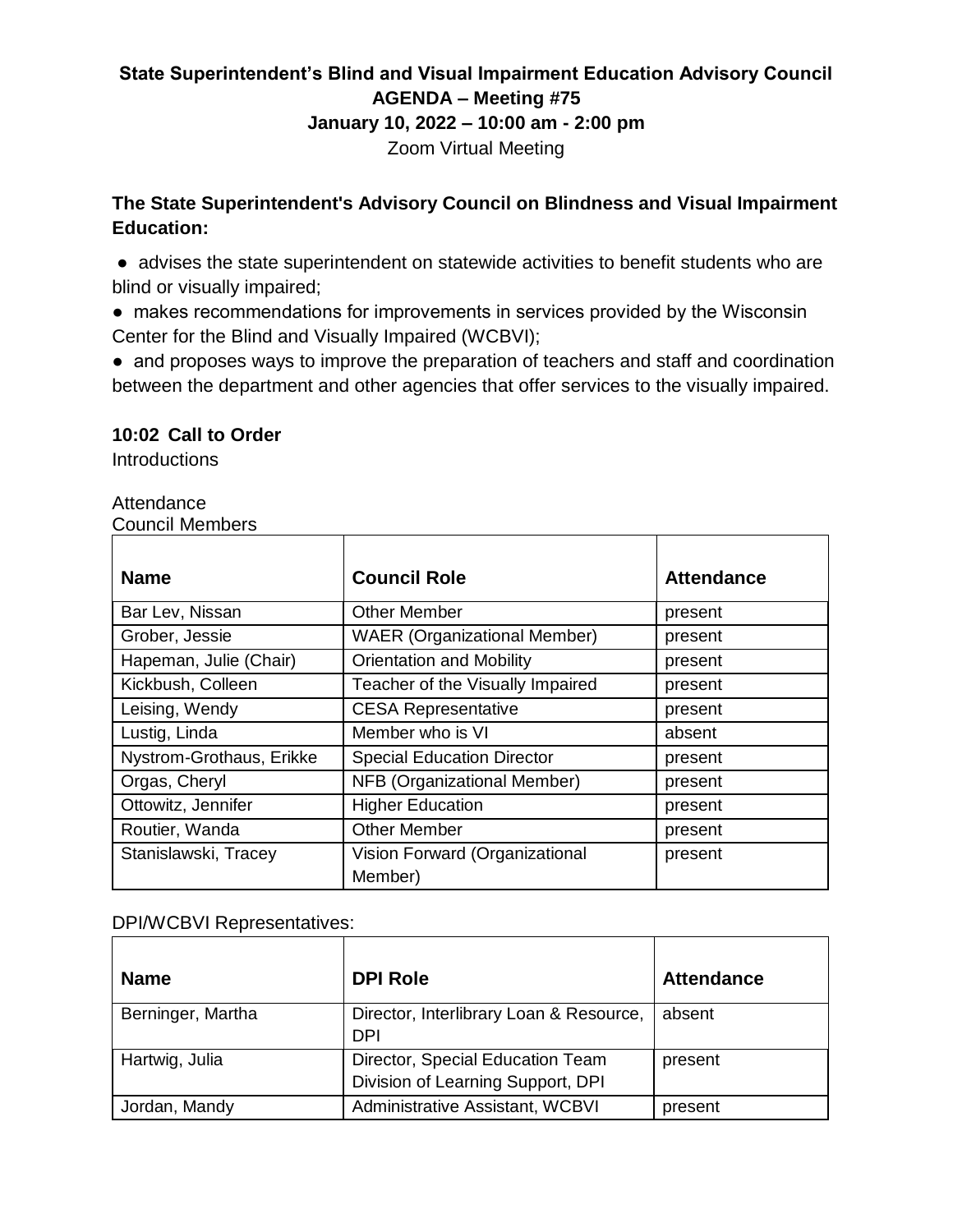| Mohd Shah, Zarina  | Management Librarian, WI Talking<br>Book & Braille Library                                                          | vacation           |
|--------------------|---------------------------------------------------------------------------------------------------------------------|--------------------|
| Ramirez, Jacklynne | Office Operations Associate, WCBVI<br>Outreach                                                                      | present            |
| Rhode, Kay         | <b>Statewide Education Consultant,</b><br><b>Certified Orientation &amp; Mobility</b><br>Specialist, WCBVI Outreach | present            |
| Soto, Dawn         | <b>Outreach Director, WCBVI</b>                                                                                     | present            |
| Wenzel, Dan        | Director, WCBVI                                                                                                     | present            |
| Manriquez, Paul    | Assistant State Superintendent, DLS                                                                                 | Joined after lunch |
| Alisha Ragainis    | <b>WCBVI</b>                                                                                                        | present            |
| <b>Tricia Weis</b> | <b>WCBVI</b>                                                                                                        | present            |
| Meghan Fredel      | <b>WCBVI</b>                                                                                                        | present            |
| Lonnika Barbee     | <b>WCBVI</b>                                                                                                        | present            |

Stakeholder Attendees: Linda Bailey-Teaching at Concordia UW Robin Ekstrom TVI in Hudson

## **Public Input and Comments:**

Vision Paraprofessionals (VPP)

Julie Hapeman shared email and document regarding VI Paraprofessionals roles, which were submitted to CK & JH

[Vision Paraprofessional](https://wcbvidpi-my.sharepoint.com/:w:/g/personal/jacklynne_ramirez_wcbvi_k12_wi_us/EWpV8y2uuhBGum1jTH61F6cBqtWZY-3gA24PfalJ-Y9sXQ?e=mA87zb) Letter from stakeholder

Discussion:

JHapeman-Have something similar to what is outlined in the letter?

JG (Green Bay) – agrees with the letter, Green Bay team went to Spec Ed Director to share a list of duties, VI para equal pay to ASL interpreters

JH – ask JG to send us list of duties for your (vpp) Commonality of duties, a common standard

JHartwig – DPI has no authority on pay. If you are looking for license, requires admin rule change, official recommendation to the state superintendent, bring somebody from the licensing dept.

JG – concern: struggle to hire a pp with the additional piece of licensing requirements JH – administrators are not aware of these VI specific skills, no say on who is coming our way, we need guidelines for districts to know what the guidelines are

TW - Is there a guide that upgrades pay raise after training?

JG – determined by districts

JH – pay determined by districts, if there is additional requirement for training there could be a change in the compensation

TW - Utah does provide that training...VI Para

WL-offers to be on committee but not chair

JH-Motion to establish a subcommittee, consider license pathways

CK - Second

JHartwig – DPI licensing to join the first meeting of subcommittee and KR attend as liaison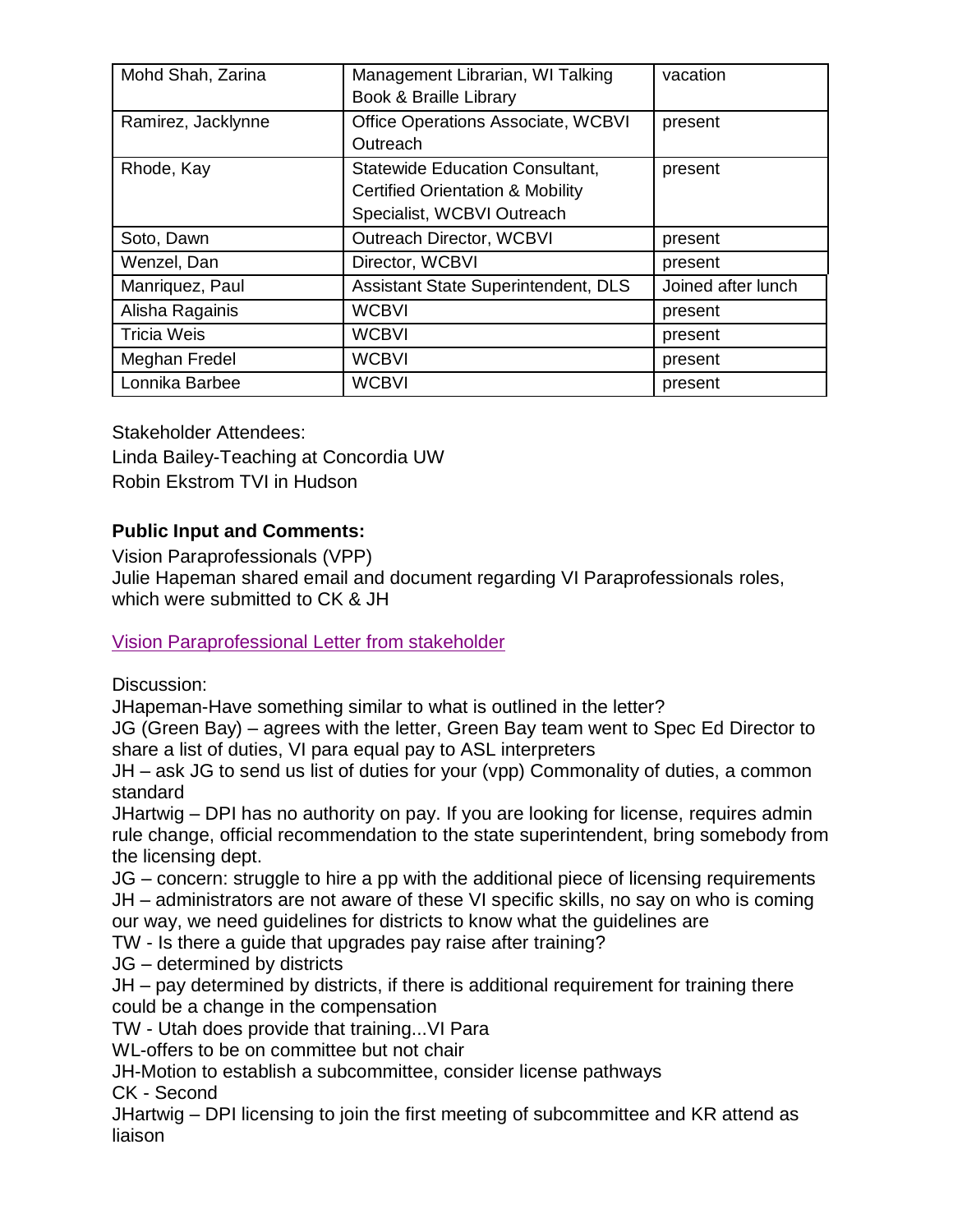### Motion Passed

## **Prior Meeting Minutes Approval**

Motion to approve Jessie Grober Second Nissan Bar-lev Comments - No discussion. Passed

### **10: 20 Wisconsin Center for the Blind and Visually Impaired Updates**

DW – Track Season and Forensics – hybrid virtual and in-person, each school did their own track season in their school, Forensics competition done through Zoom, very successful, school store opening, working hard to keep our students in cohorts, successfully did in-person, we remain covid free, very innovative, teaching staff do virtual if they are unable to be onsite, we have a solid pivot plan with staff and students, we meet with the Rock County Health Dept, Dorm - limited activities to ensure students and staff are safe but at the same have the enrichment that they need, we had polar express activity, students also attended a socially distanced play, we do our best to keep our students active, in process of filling vacancies, 30% vacancy rate, we have dedicated staff who go above and beyond

#### [WCBVI Outreach update](https://wcbvidpi-my.sharepoint.com/:w:/g/personal/jacklynne_ramirez_wcbvi_k12_wi_us/EePS-ql29jVHizRZcbsqwzcBH5rNQ92_RjnvNZn0DB8s6A?e=p4w4a2) - DS

No comments/questions

#### **10:40 Wisconsin Talking Book and Braille Library Update**

ZMS – facing staff shortages, 2 promotions, 1 retirement, we are doing well, numbers are good from last year, registration, circulation and outreach went up the last 4 months of last year, we stopped doing outreach for the month of January due to pandemic, heading another newspaper to the Newsline, working with NFB with Scott White and Bob Watson, working with Perkins to learn how to add another newspaper, completed the conversation of all patrons which raised circulation numbers of audio books, patrons are learning to adapt from book to book, numbers for downloads 88546 for last year 7788 books a month, will share a promotional video via email, will share links WTBBL promotional video: [Wisconsin Talking Book and Braille Library](https://www.youtube.com/watch?v=ryvYEPQvFws) [Are libraries outdated? Milwaukee's Talking Book Library proves as vital as](https://nam10.safelinks.protection.outlook.com/?url=https%3A%2F%2Fcbs58.com%2Fnews%2Fare-libraries-a-thing-of-the-past-milwaukees-talking-book-library-proves-as-vital-as-ever&data=04%7C01%7CKay.Rhode%40wcbvi.k12.wi.us%7C4e6468ab1ba84d7a767108d9d45980d8%7C99feb2c4c40a4932afb5dfa68122d56f%7C1%7C0%7C637774303164815536%7CUnknown%7CTWFpbGZsb3d8eyJWIjoiMC4wLjAwMDAiLCJQIjoiV2luMzIiLCJBTiI6Ik1haWwiLCJXVCI6Mn0%3D%7C3000&sdata=5ospKVGism6KLvTsq1%2F%2FToJY3JdYKCR3wi84kt6Un9E%3D&reserved=0) ever [\(cbs58.com\).](https://nam10.safelinks.protection.outlook.com/?url=https%3A%2F%2Fcbs58.com%2Fnews%2Fare-libraries-a-thing-of-the-past-milwaukees-talking-book-library-proves-as-vital-as-ever&data=04%7C01%7CKay.Rhode%40wcbvi.k12.wi.us%7C4e6468ab1ba84d7a767108d9d45980d8%7C99feb2c4c40a4932afb5dfa68122d56f%7C1%7C0%7C637774303164815536%7CUnknown%7CTWFpbGZsb3d8eyJWIjoiMC4wLjAwMDAiLCJQIjoiV2luMzIiLCJBTiI6Ik1haWwiLCJXVCI6Mn0%3D%7C3000&sdata=5ospKVGism6KLvTsq1%2F%2FToJY3JdYKCR3wi84kt6Un9E%3D&reserved=0)

#### BARD

## **Teacher of the Visually Impaired Training Program Update CUW, Concordia**

WR- 15 students have been enrolled. 1 group starting braille course, senior group starting assessment course and practicum in early fall and will be licensed by December, recruiting applicants.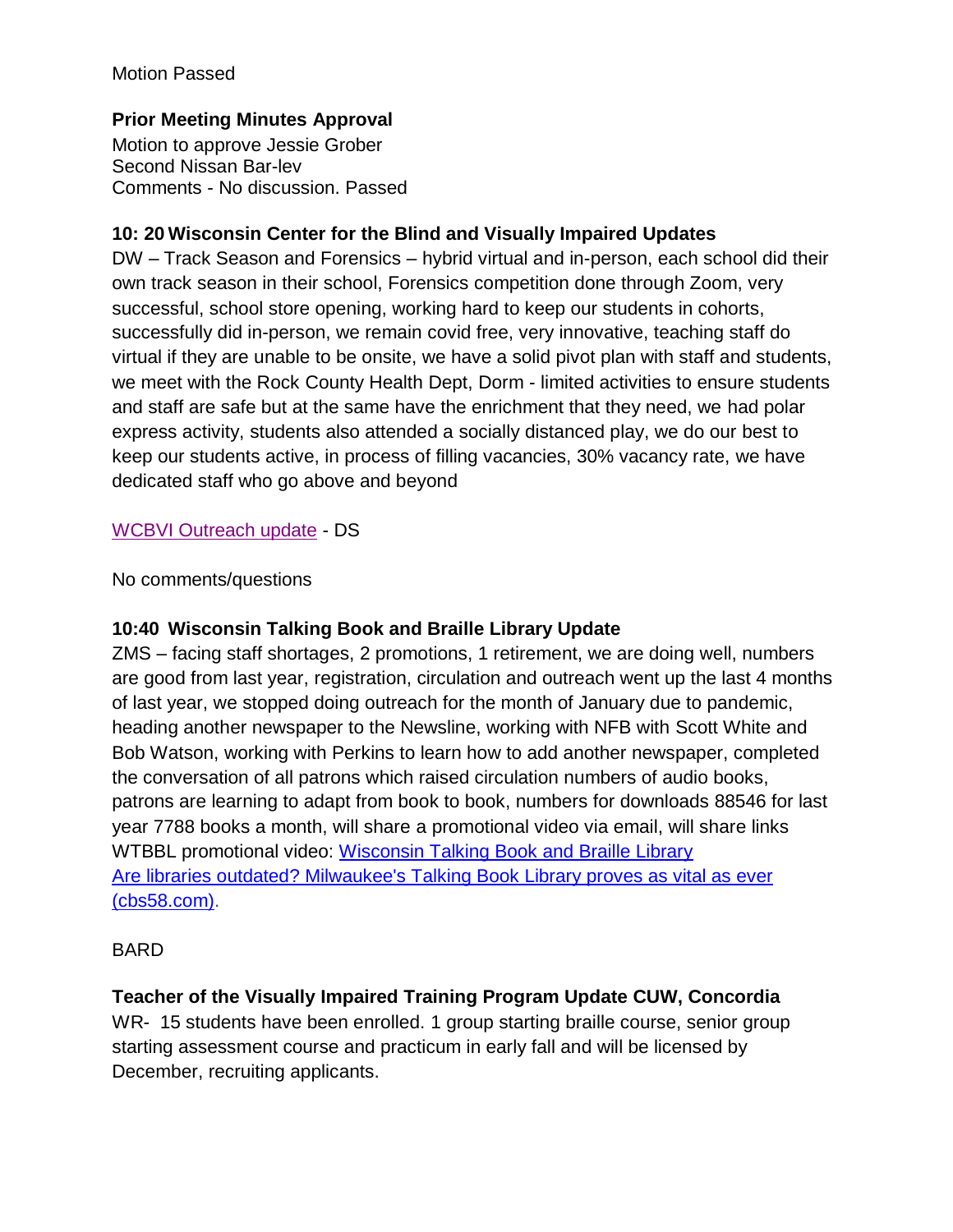**10:50 Council Member Updates** (Council Members report on stakeholder activities and/or concerns)

 $JH - O&M$  subcommittee meeting tomorrow, January 11<sup>th</sup>

JG – WAER working on CVC agenda, held virtually, May 5-6, sent out awards and scholarship info last week

CK – Babies count update. Was able to meet goal – 47 families, analysis will come early this year, over 50 total, training TVIs who will go out to do initial observation TS – Working [on a bill, AB 490 for](https://vision-forward.org/news/support-a-state-registry-and-help-connect-children-with-vision-loss-to-services/#maincontent) Jan 11 Hearing

CO – ABLE. Valentines zoom event on cooking, Lions Camp, move on to giving the book Treasure Hunt free of charge, NFB convention July 5-10, 2022

# **11:00 National Blindness Professional Certification Board (NBPCB) Q&A**

Dr. Edward Bell, Director of the Professional Development and Research Institute on Blindness at Louisiana Tech University who conducted the validation study of the NCUEB exam

Maria Morais, NCUEB Test Coordinator

DS introducing: Here to talk about our state Statute says National test (not WBCE) EB – overview and historical background of NBPCB <https://www.nbpcb.org/>

MM – Difference between National test and the transcribers test: 1<sup>st</sup> section transcribers test is for people doing textbooks, National test: "can you transcribe on the fly (sighted get print; blind get uncontracted), send it back to us in correct braille transcription, we provide the reference material, more of the less common things that you might not be familiar with, we ask different tasks, tests are open to anyone who wants to take it. Feedback – we get confused because they don't remember UEB,  $2<sup>nd</sup>$  section proofreading – point out errors, does not need to be a closed circle, we try to make it as simple as possible, can you meet the minimum competency in braille, reflect braille knowledge,

EB – mentions more differences between NLS and NCUEB tests. NCUEB focused on being a teacher (TVI)

MM – 3<sup>rd</sup> section multiple choice(rules), straightforward test, we don't only look at how many errors but also what type of errors people make, people that take our tests are passing about the same rate as they pass the other tests.(?)

DS – we offer ongoing professional development.

MM – we don't assess whether or not they are adequate teachers, we do not give out specific information like scores other than to the test taker, we can give statistics.

NCUEB Website has Certification Search box to find out if someone passed/is certified JG - Are people able to use resources like the BANA rulebook when taking the test? MM – No. You cannot bring any of your own info in. We provide reference sheets, you have to use what we provide, we provide the paper, no electronics, no notes but once you sit down you can write notes, you can't keep the notes you take during the exam it will have to be submitted after the exam, you can't take them out of the room JG - So, if someone took the test they will not get feedback in on what they did wrong on the test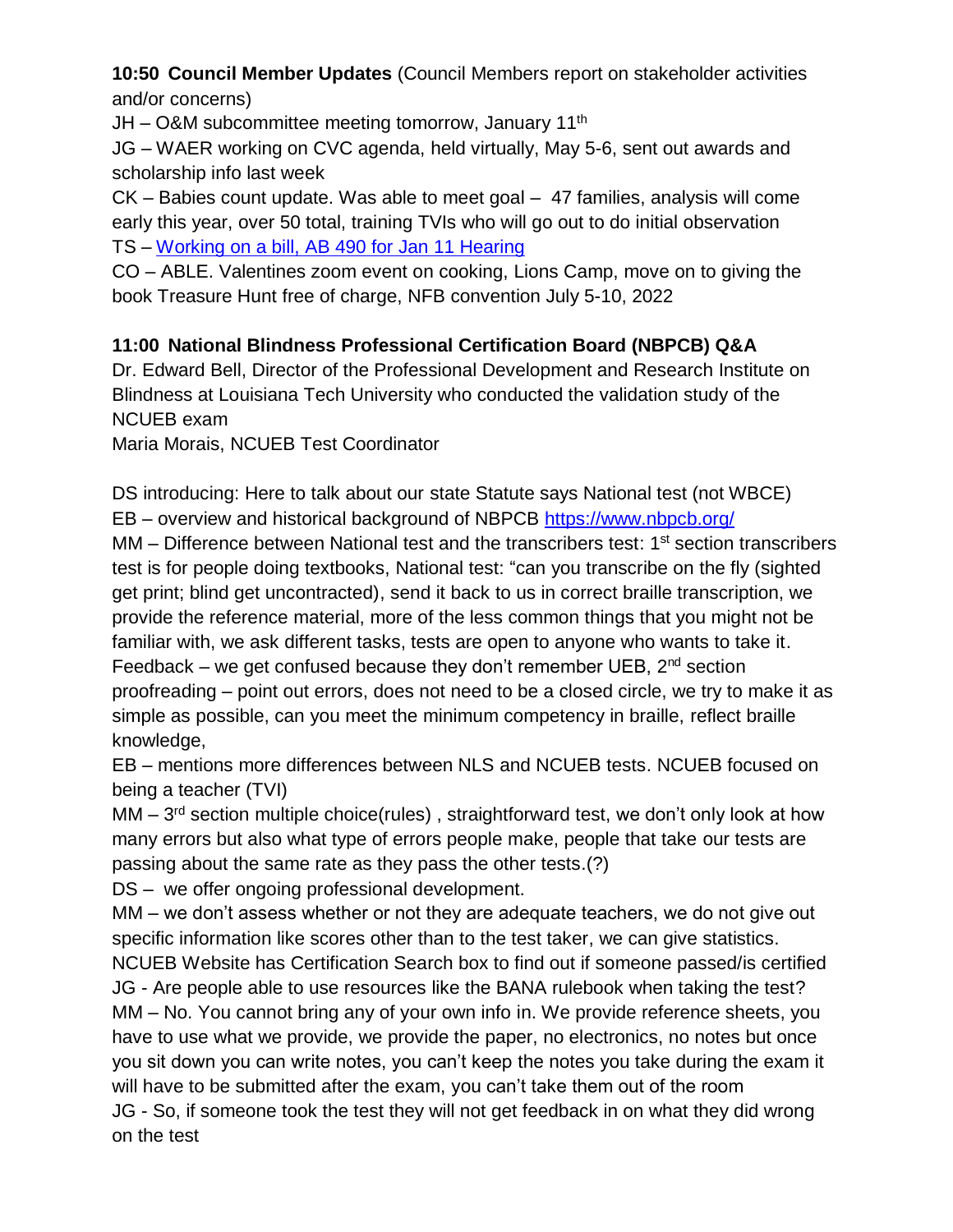MM – they will not get specific info, feedback on how close you were but not on specific errors you make, need score of 75 on each section.

CK - concern on this.

EB – on the study/practice materials there's an answer key where they can double check their errors, Integrity of test comprised if bits of test go public.

DS – similarly we haven't been able to give much feedback, mentions refresher course, we don't have the opportunity to utilize those practice materials like NCUEB

MM – practice materials are very similar to the actual test, instructions are the same word for word, study with a friend, we try to be supportive as we can in providing materials, you have 18mos to pass all 3 sections, we can provide a workshop on strategies and tips, we want it to be a reflection of your braille ability.

LB – when is the test offered? Only test sites on websites are in Maryland? Are you planning to offer it in WI or Minnesota?

JG - Where is the test taken and how often is it offered during the year? What is the cost?

MM – Public and private tests, you see public ones on the website, hold the test in WI as many times as necessary, as demand warrants, where it is convenient for people, we are going to be offering in MN-Minneapolis. Currently identifying and training proctors. DW-we can host some tests, a CESA or IHE can set one up!

LB – would like to take the test ASAP, plans to communicate with EB and MM after the meeting

MM- [braille@nbpcb.org](mailto:braille@nbpcb.org)

LB – we want to make sure that the students are adequately prepared, how do we get materials?

<https://nbpcb.org/ncueb/>

EB – we can also give you statistics on the test results of your students

DS – a proctor can be established within that IHE, we can research and help assist, connection with IHE is the most important thing,

CK - What is the cost?

# <https://www.nbpcb.org/ncueb/>

WR – our tuition will not cover the cost of this test, our students can find financial aid to cover this cost.

JO - did you say that in Wisconsin it would not be required to recertify after five years? JH - One only needs to pass it once for licensure.

DS – reads statutes. If passed WBCE no need to recert. Phase out WBCE summer 2023

MM – somebody has to reach out to us to check if somebody passed a test in the past, this is not on our website. Maryland keeps showing up is because Maryland required this test

DS: next WBCE is March 5 in Janesville

WR - If teachers passed the WI text, they do not have to take the National test?

DS - that is correct

DS – we can put together an FAQ that could go on our website and link directly to NBPCB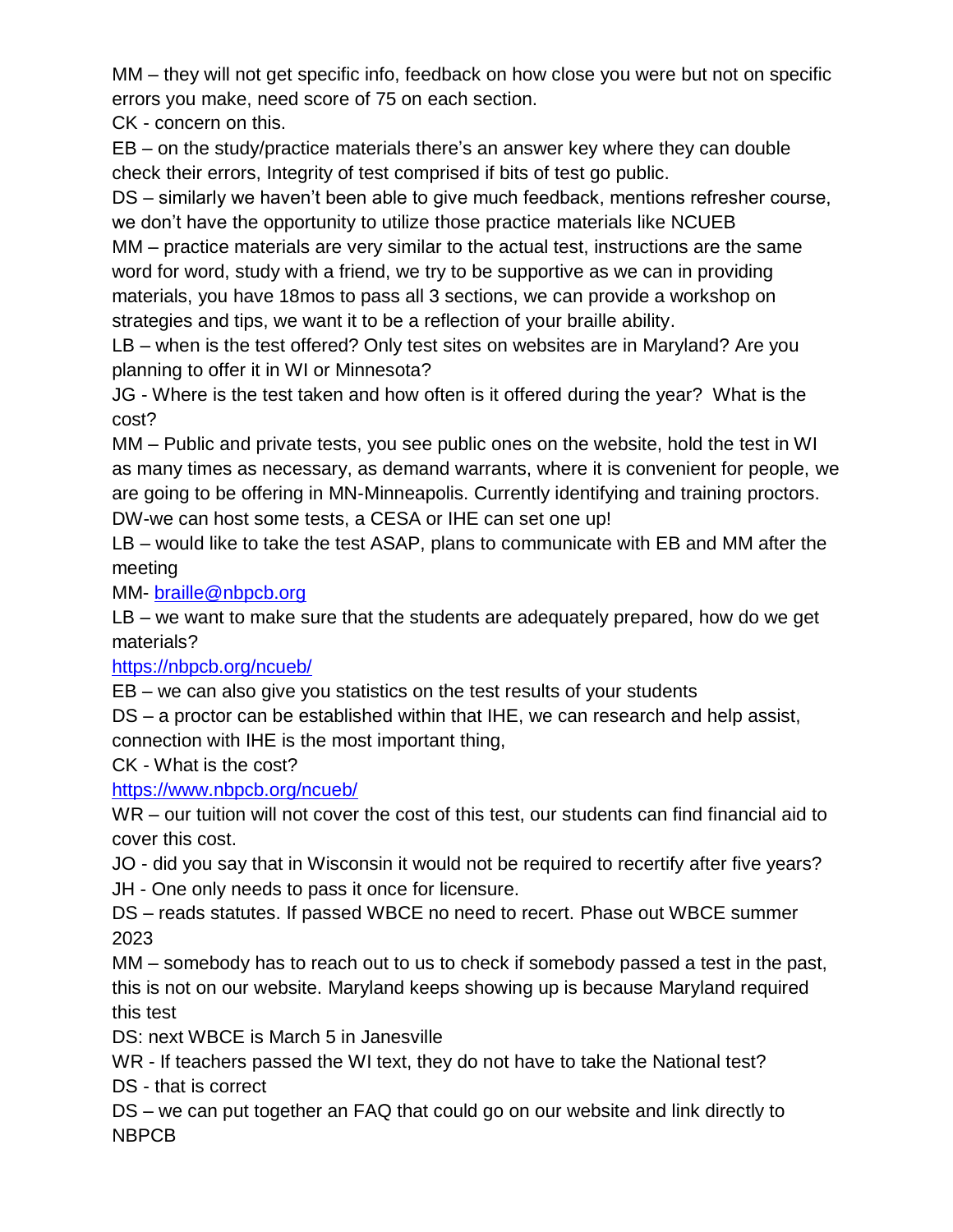### **Noon Break**

## **12:30 Department of Public Instruction (DPI) Updates** and **B-3 Subcommittee discussion**

[DPI Update](https://wcbvidpi-my.sharepoint.com/:w:/g/personal/jacklynne_ramirez_wcbvi_k12_wi_us/EVxHT0Gb-cJAp_BoBFSFXS0Bs2LOgymm7j1_QQFDef09Ng?e=RatflS) - Julia Hartwig

**B-3 Subcommittee discussion JHartwig** – gives overview of the discussions and the letter

- 1. Review of roles: In WI WCBVI/DPI (education)/DHS (health related). Part B (DPI) and Part C (DHS)
- 2. Discussion on training and/or courses for service providers to meet the needs, address gaps in service of children Birth to 3. Can WCBVI/DPI work with Concordia UW (CUW) on additional PD, requirements, even licensure?

JHartwig-TVI license covers that age, add curriculum to program. Enhanced content? WR able and willing to provide what state needs. There is not a specific class in B3. There are some assignments and the topics. CK Provide specifics on what you'd like to know I'll be more prepared for next meeting.

DS- INSITE. Training started pre COVID. Training for TVIs and families and related professions. B3 and 3-6 year olds. Not required, offered.

JHartwig: are you proposing a change to PI34 re Eligibility, or do you have finite licensure questions?

WR mentions specific certificates that are used in other fields such as business, that provide additional training in a particular field or topic that CUW could work with others to provide for various stakeholders. CUW approved licensure program is for PK-12 issued by DPI WCBVI

B3 Subcommittee states that they want WI to be part of best practice. We are "just getting by". Babies very different. Want TVIs to be what family needs. DHS has B3 for DHH. Has WCBVI/DPI has done research. DS-have a good start, could do more research and have course info in state and adjacent states. What are other states doing?

NBL- Additional requirement might slow things down? TVIs only in public schools. Find logistically effective to link teachers to students, maybe there is a way for DPI to include students to ensure that a TVI from their local school is responsible. Similar to finding private school kids? SD required to provide services to ANY kid.

CK-not true-TVIs only in SD. Vision forward. From 4-14 counties working with that age group. We need to put all the pieces together, connection is already there, get some more mandated things going on!

Decided not to combine B3 and O&M shortage subcommittees.

CK Moving forward, Colleen Kickbush will contact KR regarding Public Notice of Open Meeting.

3. JHartwig schedule with DHS Meeting held 2/15/22

Clarification with roles, new document, clarity on b-3 inclusion in the certification and will reach out to DPI licensing. CK asked if B3 subcommittee could be at the table. B3 sub wants to meet with DHS and ICC , not licensing.

NBL-DPI recognize 0-21 Agreement btw DPI and DHS. Precedence: Transition

KR B3 will be added to the March 16, 2022 agenda.